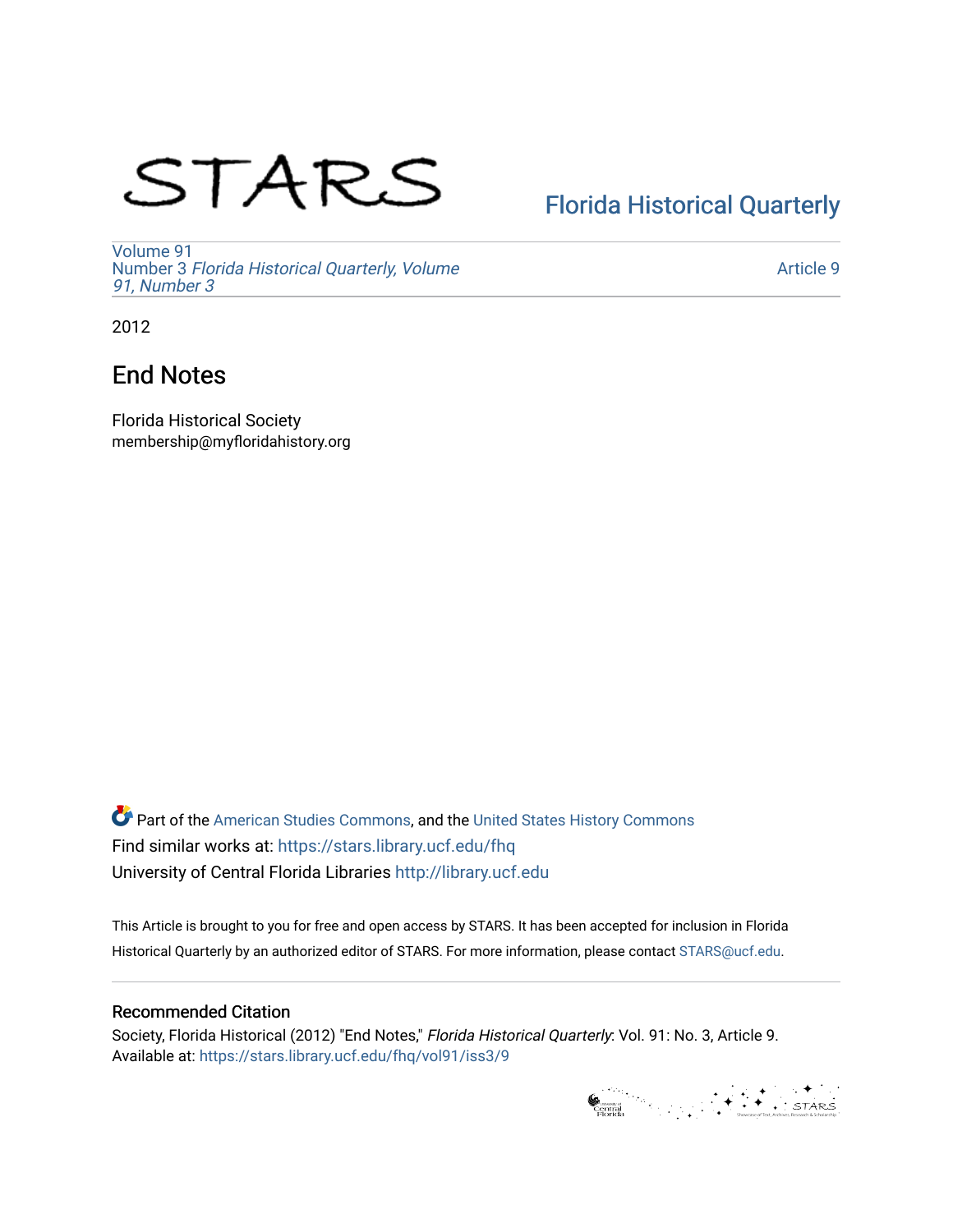## **End Notes**

#### **FLORIDA FRONTIERS: THE WEEKLY RADIO MAGAZINE OF THE FLORIDA HISTORICAL SOCIETY**

*Florida Frontiers: The Weekly Radio Magazine of the Florida Historical Society* is a weekly, half-hour radio program currently airing on public radio stations around the state. The program is a combination of interview segments and produced features covering history-based events, exhibitions, activities, places, and people in Florida. The program explores the relevance of Florida history to contemporary society and promotes awareness of heritage and culture tourism options in the state. *Florida Frontiers* joins the *Florida Historical Quarterly* and the publications of the Florida Historical Society Press as another powerful tool to fulfill the Society's mission of collecting and disseminating information about the history of Florida.

Recent broadcasts of *Florida Frontiers* have included visits to Fort Christmas Historic Park and the Harry T. and Harriette V. Moore Cultural Complex. Discussions about the St. Augustine Foot Soldiers Memorial and the life of Stetson Kennedy have been featured. We've talked with authors including Martin Dyckman, James Clark, Harvey Oyer III, and Rachel Wentz. We've previewed plans to recognize the 500<sup>th</sup> anniversary of the naming of Florida and the 450<sup>th</sup> anniversary of the establishment of St. Augustine. Upcoming programs will cover the 125<sup>th</sup> anniversary of the founding of Eatonville, the first incorporated African American town in the United States; and the 75<sup>th</sup> anniversary of the Zora Neale Hurston novel *Their Eyes Were Watching* God.

Florida Historical Society Executive Director Ben Brotemarkle is producer and host of *Florida Frontiers,* with weekly contributions from assistant producers Janie Gould and Bill Dudley. From 1992- 2000, Brotemarkle was creator, producer, and host of the hour-long weekly radio magazine *The Arts Connection* on 90. 7 WMFE in Orlando. In 2005, Gould became Oral History Specialist at 88.9 WQCS

[445]

1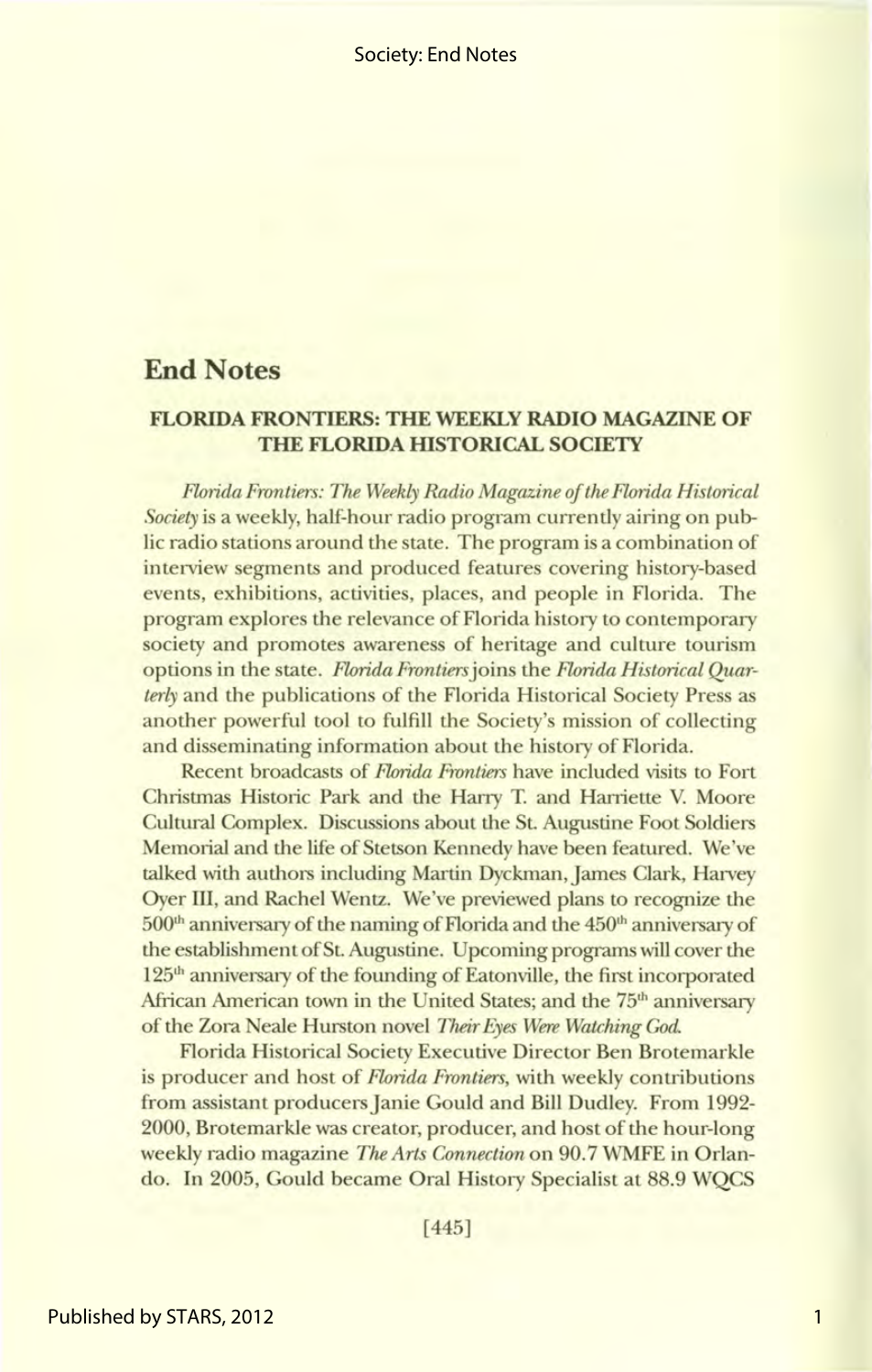#### 446 FLORIDA HISTORICAL QUARTERLY

in Ft. Pierce. Since 1993, Dudley has been producing an ongoing series of radio reports for the Florida Humanities Council.

The program is currently broadcast on 90.7 WMFE Orlando, Thursdays at 6:30 p.m and Sundays at 4:00 pm.; 88.1 WUWF Pensacola, Thursdays at 5:30 p.m.; 89.9 WJCT Jacksonville, Mondays at 6:30 pm; 89.5 WFIT Melbourne, Sundays at 7:00 a.m.; 88.9 WQCS (HD2) Ft. Pierce, Wednesdays at 9:00 a.m.; 89.1 WUFT Gainesville, Sundays at 7:30 a.m.; and 90.1 WJUF Inverness, Sundays at 7:30 a.m. 90.1 WGCU Ft. Myers airs the program as hour-long "specials" for several months of the year. Check your local NPR listings for additional airings. More public radio stations are expected to add *Florida Frontiers* to their schedule in the coming year. The program is archived on the Florida Historical Society web site and accessible any time at www.myfloridahistory.org.

*Florida Frontiers: The Weekly Radio Magazine of the Florida Historical Society* is made possible in part by the Florida Humanities Council; the Jessie Ball duPont Fund; the Kislak Family Fund, supporter of education, arts, humanities, and Florida history; and by Florida's Space Coast Office of Tourism, representing destinations from Titusville to Cocoa Beach to Melbourne Beach.

#### *FLORIDA HISTORICAL QUARTERLYPODCASTS*

The *Florida Historical Quarterly* has entered a new era of media. Dr. Robert Cassanello, Assistant Professor of History at the University of Central Florida, is the coordinator for podcast productions. In conjunction with the Public History programs at UCF, Dr. Cassanello will produce a podcast for each issue of the *Quarterly.* Each podcast will consist of an interview with one of the authors from the most recent issue of the *Quarterly.* The podcasts are uploaded to iTunes University and are available to the public at http://publichistorypodcast.blogspot.com/.

Dr. Jack E. Davis on his article "Sharp Prose for Green: John D. MacDonald and the First Ecological Novel," which appeared in Volume 87, no. 4 (Spring 2009).

Dr. Michael D. Bowen on his article "The Strange Tale of Wesley and Florence Garrison: Racial Crosscurrents of the Postwar Florida Republican Party" appeared in Volume 88, no. 1 (Summer 2009).

Dr. Nancy]. Levine discussed the research project undertaken by her students on the Hastings Branch Library that appeared in Volume 88, no. 2 (Fall 2009).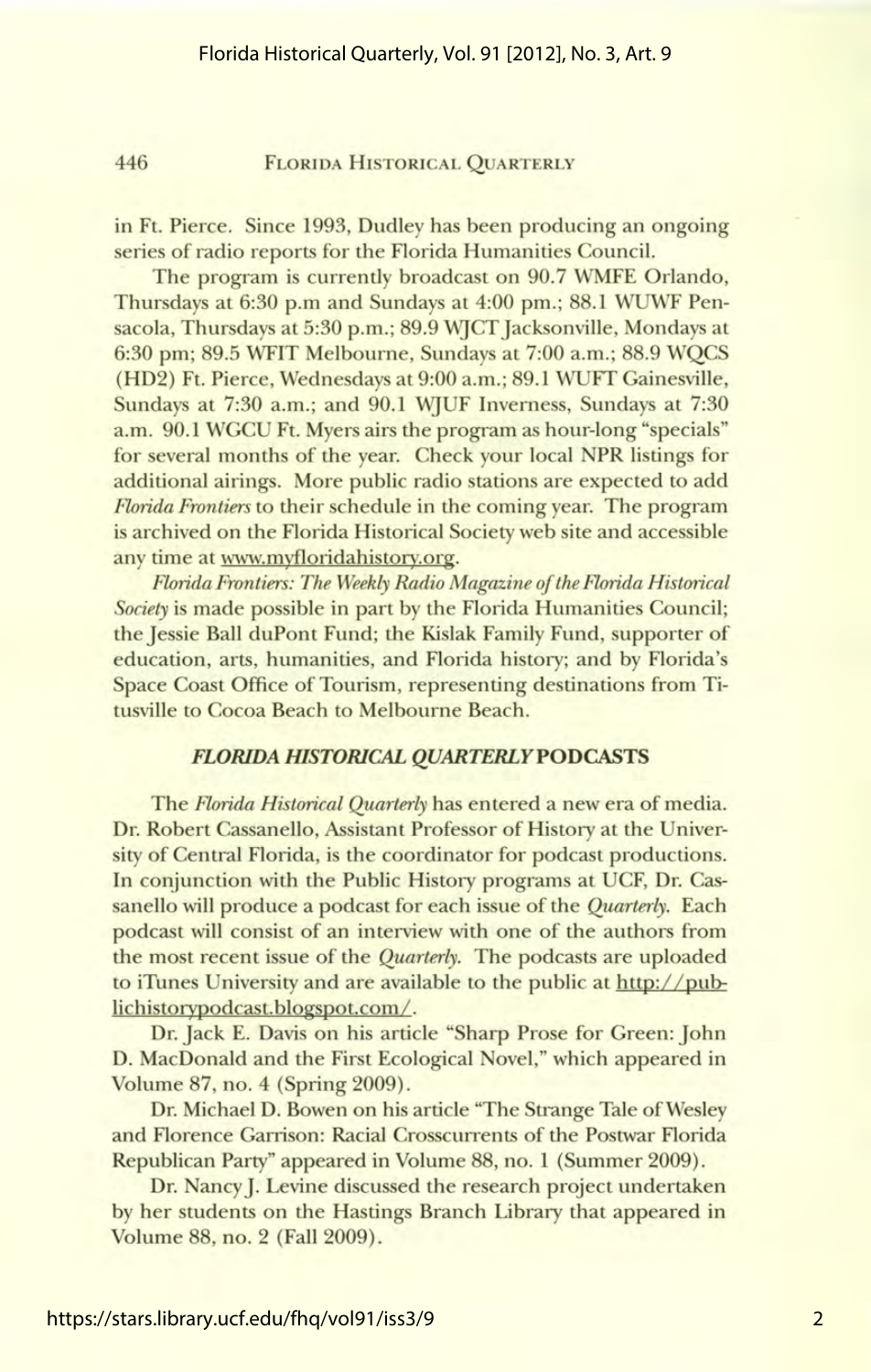#### END NOTES 447

Dr. Daniel Feller, 2009 Catherine Prescott Lecturer, on "The Seminole Controversy Revisited: A New Look at Andrew Jackson's 1819 Florida Campaign," Volume 88, no. 3 (Winter 2010).

Dr. Derrick E. White, on his article "From Desegregation to Integration: Race, Football, and 'Dixie' at the University of Florida," Volume 88, no. 4 (Spring 2010).

Dr. Gilbert Din was interviewed to discuss his article "William Augustus Bowles on the Gulf Coast, 1787-1803: Unraveling a Labyrinthine Conundrum," which appeared in Volume 89, no. 1 (Summer 2010).

Deborah L. Bauer, Nicole C. Cox, and Peter Ferdinando on graduate education in Florida and their individual articles in Volume 89, no. 2 (Fall 2010).

Jessica Clawson, "Administrative Recalcitrance and Government Intervention: Desegregation at the University of Florida, 1962-1972," which appeared in Volume 89, no. 3 (Winter 2011).

Dr. Rebecca Sharpless, "The Servants and Mrs. Rawlings: Martha Mickens and African American Life at Cross Creek," which appeared in Volume 89, no. 4 (Spring 2011).

Dr. James M. Denham, "Crime and Punishment in Antebellum Pensacola," which appeared in Volume 90, no. 1 (Summer 2011).

Dr. Samuel C. Hyde Jr., Dr. James G. Cusick, Dr. William S. Belko, and Cody Scallions in a roundtable discussion on the West Florida Rebellion of 1810, the subject of the special issue of the *Florida Historical Quarterly* Volume 90, no. 2 (Fall 2011).

Dr. Julian Chambliss and Dr. Denise K. Cummings, guest editors for "Florida: The Mediated State," special issue, *Florida Historical Quarterly* Volume 90, no. 3 (Winter 2012).

Dr. David H. Jackson, Jr., on his article "'Industrious, Thrifty and Ambitious': Jacksonville's African American Businesspeople during the Jim Crow Era," in the *Florida Historical* Quarterly Volume 90, no. 4 (Spring 2012) and Dr. Tina Bucuvalas, 2012 Jillian Prescott Memorial Lecturer and winner of the Stetson Kennedy Award for *The Florida Folklife Reader.* 

Dr. Claire Strom, Rapetti-Trunzo Professor of History at Rollins College, on her article, "Controlling Venereal Disease in Orlando during World War II," *Florida Historical Quarterly* Volume 91, no. 1 (Summer 2012).

Dr. Matthew G. Hyland, on his article, "The Florida Keys Hurricane House: Post-Disaster New Deal Housing," *Florida Historical Quarterly* Volume 91, no. 2 (Fall 2012).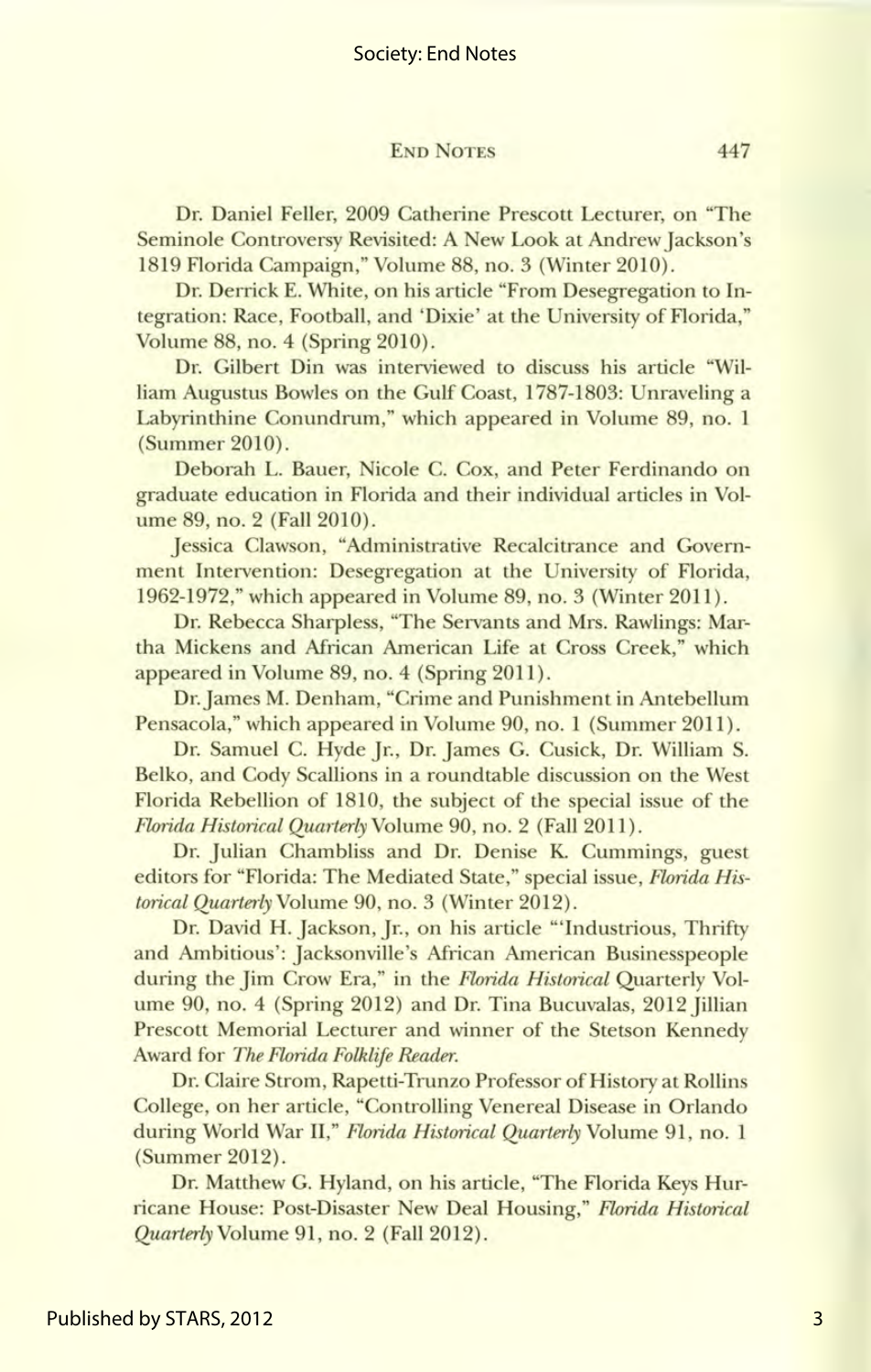#### 448 FLORIDA HISTORICAL QUARTERLY

#### *FLORIDA msTORICAL QUARTERLY*  **AVAILABLE ON JSTOR**

The *Florida Historical Quarterly* is now available to scholars and researchers through JSTOR, a digital service for libraries, archives, and individual subscribers. JSTOR editors spent more than a year digitizing *FHQ* volumes 3-83; it became available to academic libraries and individual subscribers in August 2009. The *FHQ* has reduced the 5-year window to a 3-year window for greater access. More recent issues of the *Quarterly* are available only in print copy form. JSTOR has emerged as a leader in the field of journal digitization and the *FHQjoins* a number of prestigious journals in all disciplines. The *Florida Historical Quarterly* will continue to be available through PALMM, with a 5-year window.

#### *FLORIDA filSTORICAL QUARTERLYNOW* **ON FACEBOOK**

Join the *Florida Historical Quarterly* on Facebook. The *FHQFace*book page provides an image of each issue, the table of contents of each issue, an abstract of each article (beginning with volume 90, no. 1). There will be a link to the *Quarterly* podcasts and the Florida Historical Society.